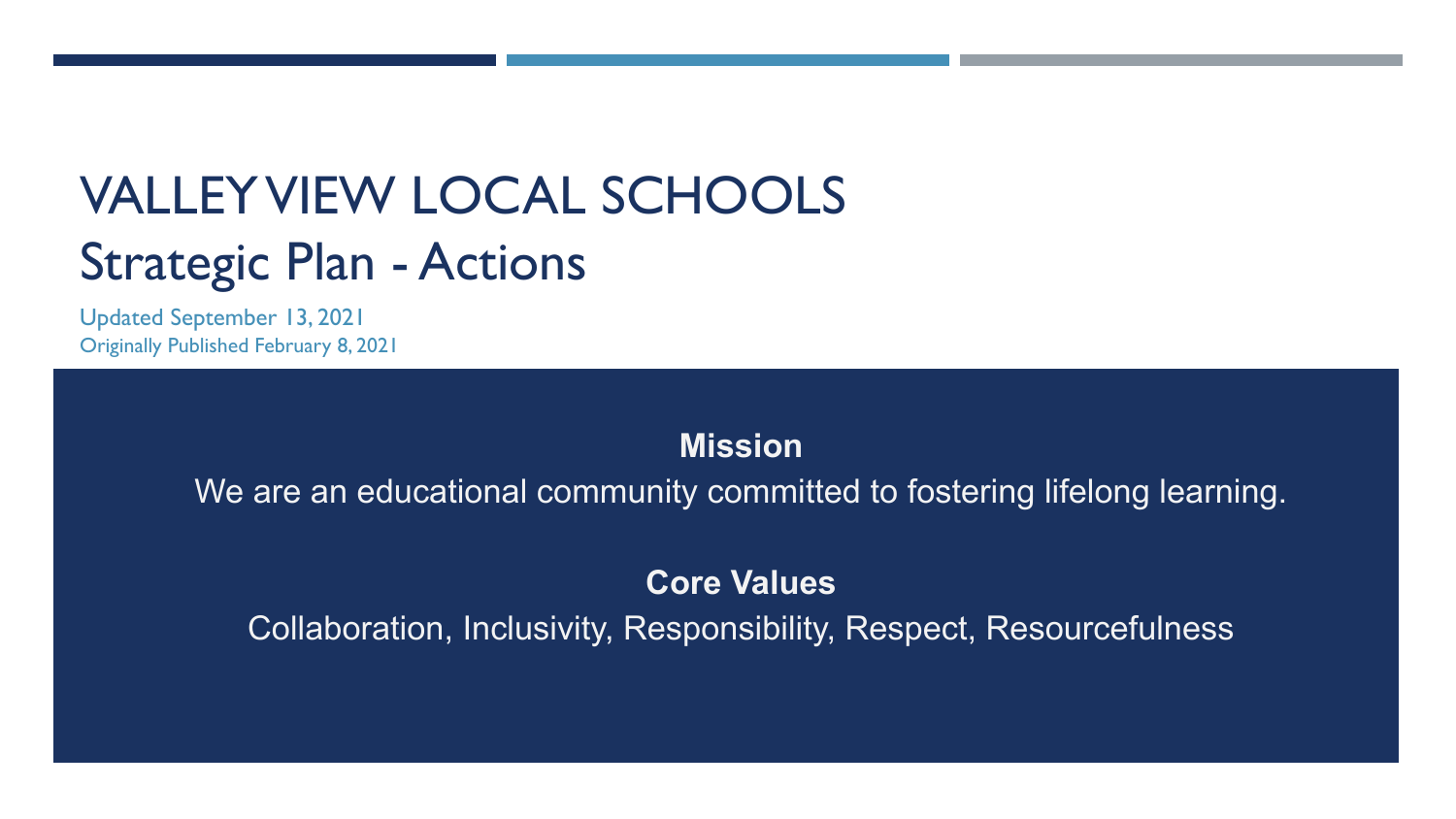**Academic Achievement** - At Valley View, we provide opportunities for lifelong learning that prepare each student to reach his or her full educational potential.

- 1. We will provide diverse curriculum options to develop individual skill sets for all students.
	- a. Examine the district AP offerings including the number and population of students taking the class and explore adding new options based on interest levels by May 21, 2021. **Completed**
	- b. Examine the current implementation of district STEM opportunities K-12 and make an action plan to address gaps by May 21, 2021. **Completed - phased implementation tied to ongoing building project**.
- 2. We will provide appropriate instruction to meet a wide range of learner needs.
	- a. Implement a Multi-tiered Systems of Support (MTSS) implementation with a strong focus on Tier 1 Instructional strategies during the 2021 school year. **Completed**
	- b. Design and implement appropriate Tier 2 and Tier 3 interventions based on MTSS data by May 21, 2021. In progress
	- c. Plan between subjects and grade levels vertically on a regular basis to help meet best instructional practices, address learning gaps, and provide enrichment opportunities by May 21, 2021. Not started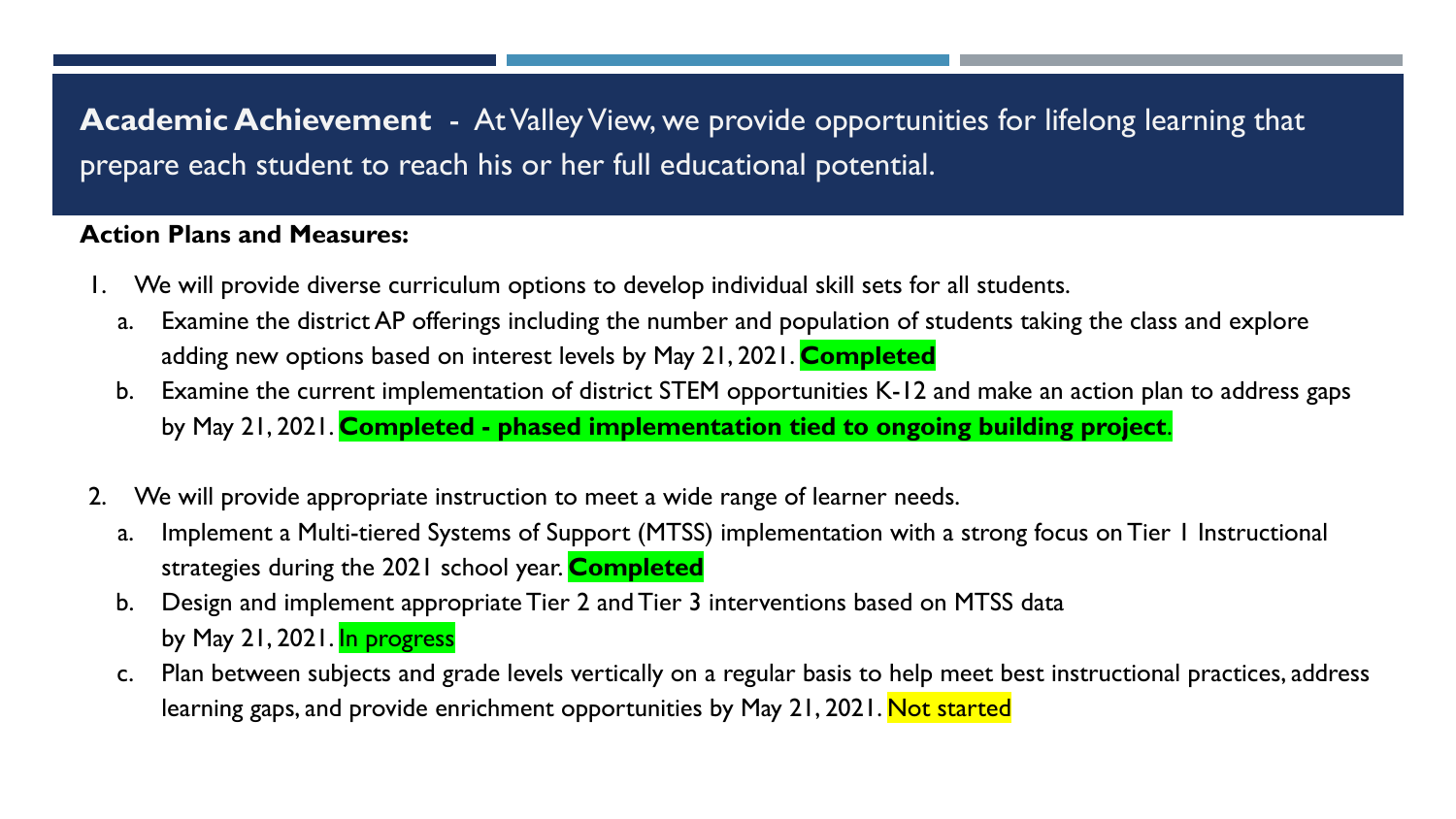**Academic Achievement** - At Valley View, we provide opportunities for lifelong learning that prepare each student to reach his or her full educational potential.

- 3. We will collect and review student survey data to drive instruction.
- a. Create and build a focus on more in class instruction, electives, or appropriate activities based around career and life skills by May 21, 2021. Not started
- 4. We will offer learning opportunities that prepare students for their future.
	- a. Examine how to set up a method of surveying past Valley view graduates by May 21, 2021. **Completed**
- b. Survey students, staff, and parents to gain feedback about the school climate and culture by May 21, 2021. Postponing to next year
- c. Survey students to gain information about social-emotional needs and their areas of strengths by May 21, 2021. **Completed**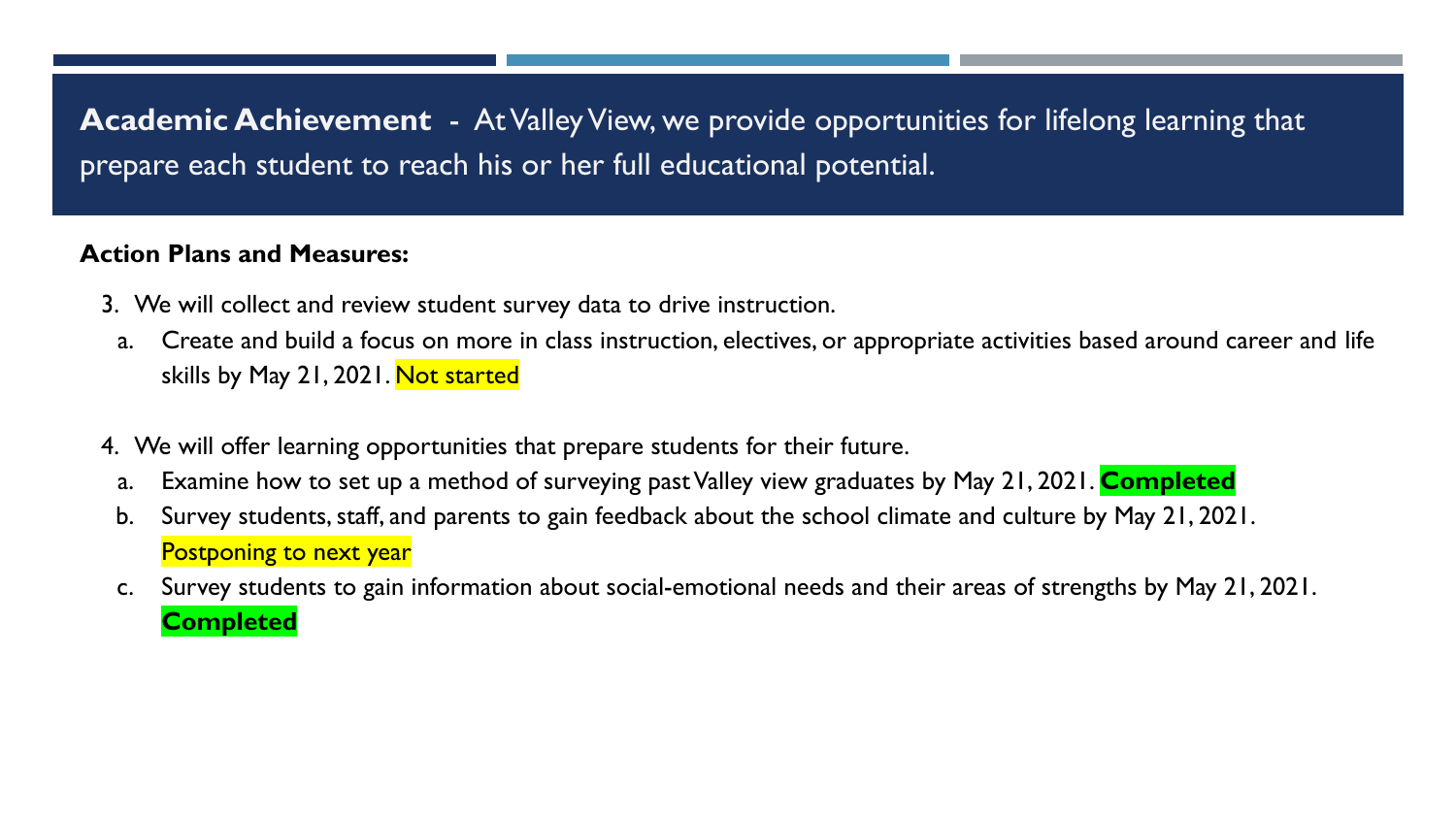**Student Development** - At Valley View, we recognize all students experience challenges, so we strive to equip students with skills to develop into the best version of themselves.

- 1. We will create graduates that are financially and soft skill literate.
	- a. Develop a financial literacy component in grade levels K-12 by May 21, 2021. In progress with First National Bank of Germantown
	- b. Implement a financial curriculum in the most appropriate subject (course offering) for each grade level by May 21, 2021. In progress
	- c. Develop a set of 5-10 student soft skills by building during the 20-21 school year for implementation at the start of the 2021-2022 school year. Not started
- 2. We will cultivate a climate that fosters awareness of whole self and others.
	- a. Participate in equity workshops through the MC Equity Leadership Institute during the 2020-2021 school year. **Completed**
	- b. Foster awareness of self and other through the Whole Child team during the 2020-2021 school year. i.e. 40 Developmental Assets. **Completed**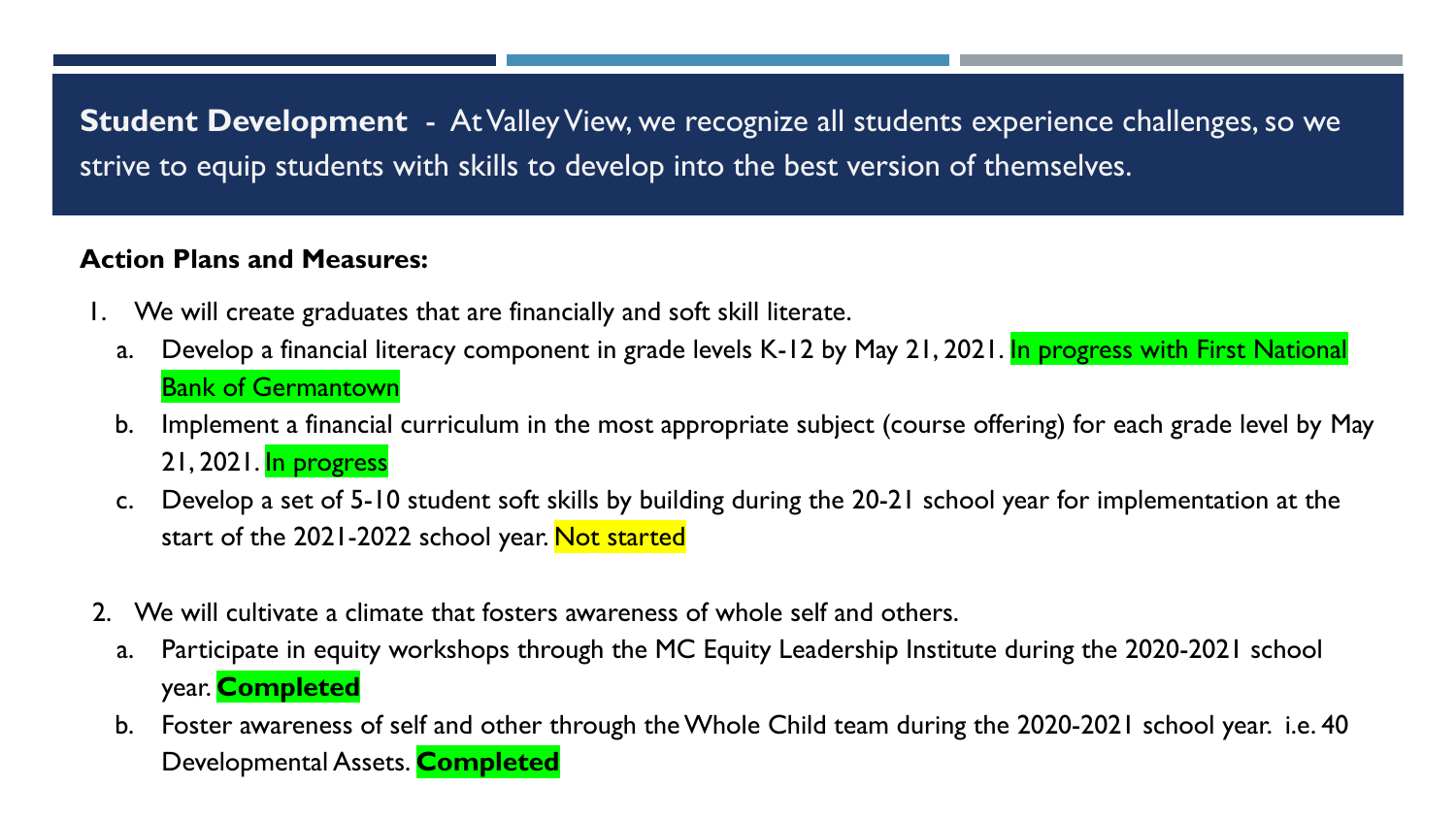**Community Partnerships** - Valley View Schools cultivates school and community partnerships to achieve unity for student success.

- 1. We will maximize community resources to focus students on their continuous improvement.
	- a. Implement classroom connect program at the beginning of the 2021-2022 school year. Not started
	- b. Provide wrap around services as early as the beginning of the 2021-2022 school year. i.e. YMCA. **Completed**
	- c. Create Education and Local Business Roundtable to begin quarterly meetings January 21, 2021. Not started due to COVID
- 2. We will encourage opportunities for students to serve in their local community and beyond.
	- a. Community Service will be a graduation requirement beginning with the class of 2025. **Completed**
	- b. Establish a K-12 Community Service Project and/or day for the beginning of the 2021-2022 school year. **Completed in partnership with Germantown Lions**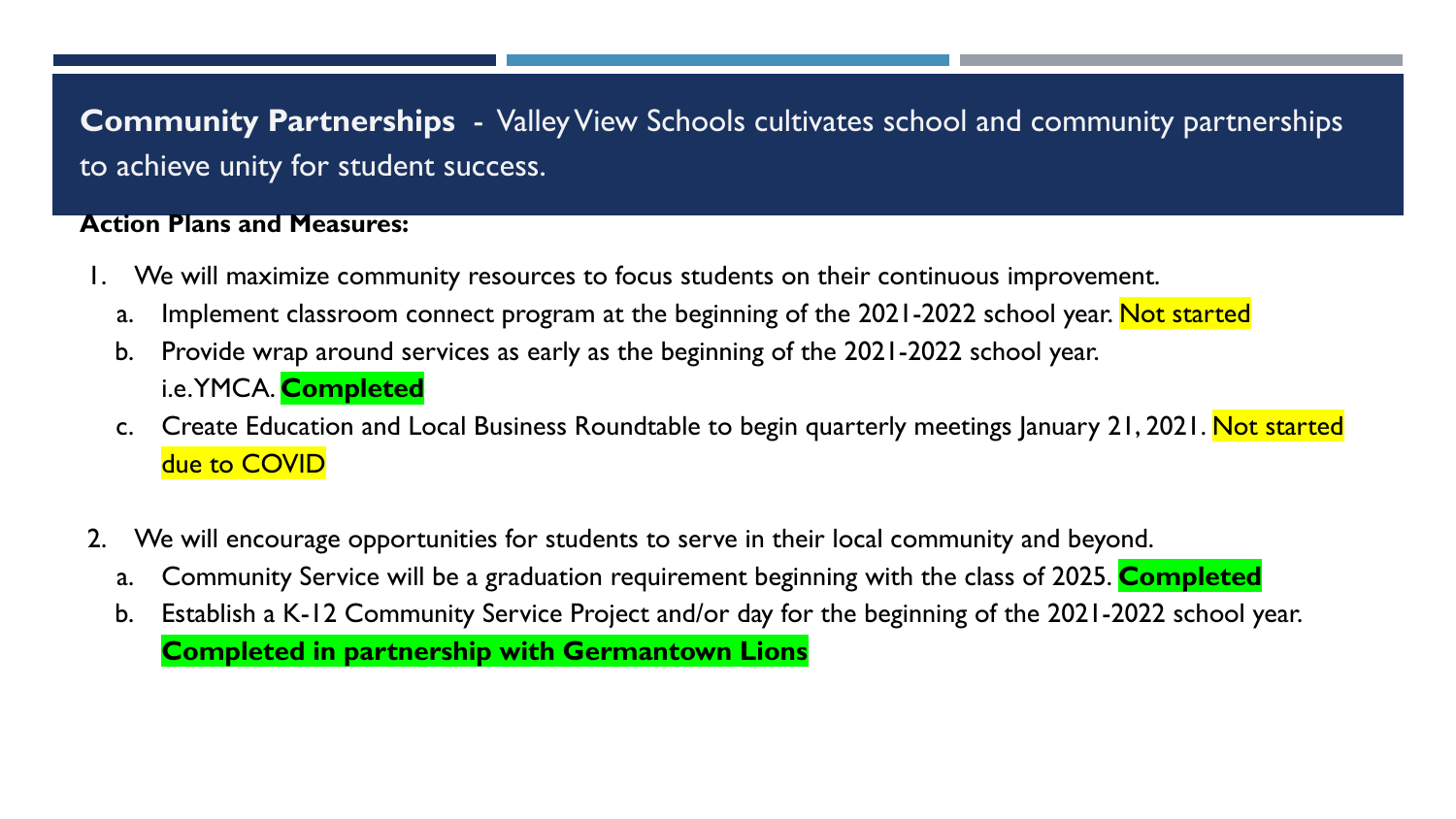**Facilities** - Our facilities are accessible, safe and supportive of 21<sup>st</sup> century learning, and address the needs of all students.

- 1. We will provide safe and accessible facilities for our students and the community.
	- a. Create a focus group that develops protocol for safety and accessibility of current and new facilities by May 21, 2021. Not started
	- b. Establish an attainable construction timeline by May 21, 2021. **Completed**
	- c. Continue to inform and update the community about the status of the construction project through completion. In progress
	- d. Create a plan to transition in and out of buildings throughout the construction project. In progress
- We will create learning spaces that best facilitate modern 21<sup>st</sup> Century learning.
	- a. Create and develop Maker Spaces throughout the construction project. In Progress
	- b. Incorporate outdoor learning spaces in current buildings and new construction throughout the construction project. In Progress